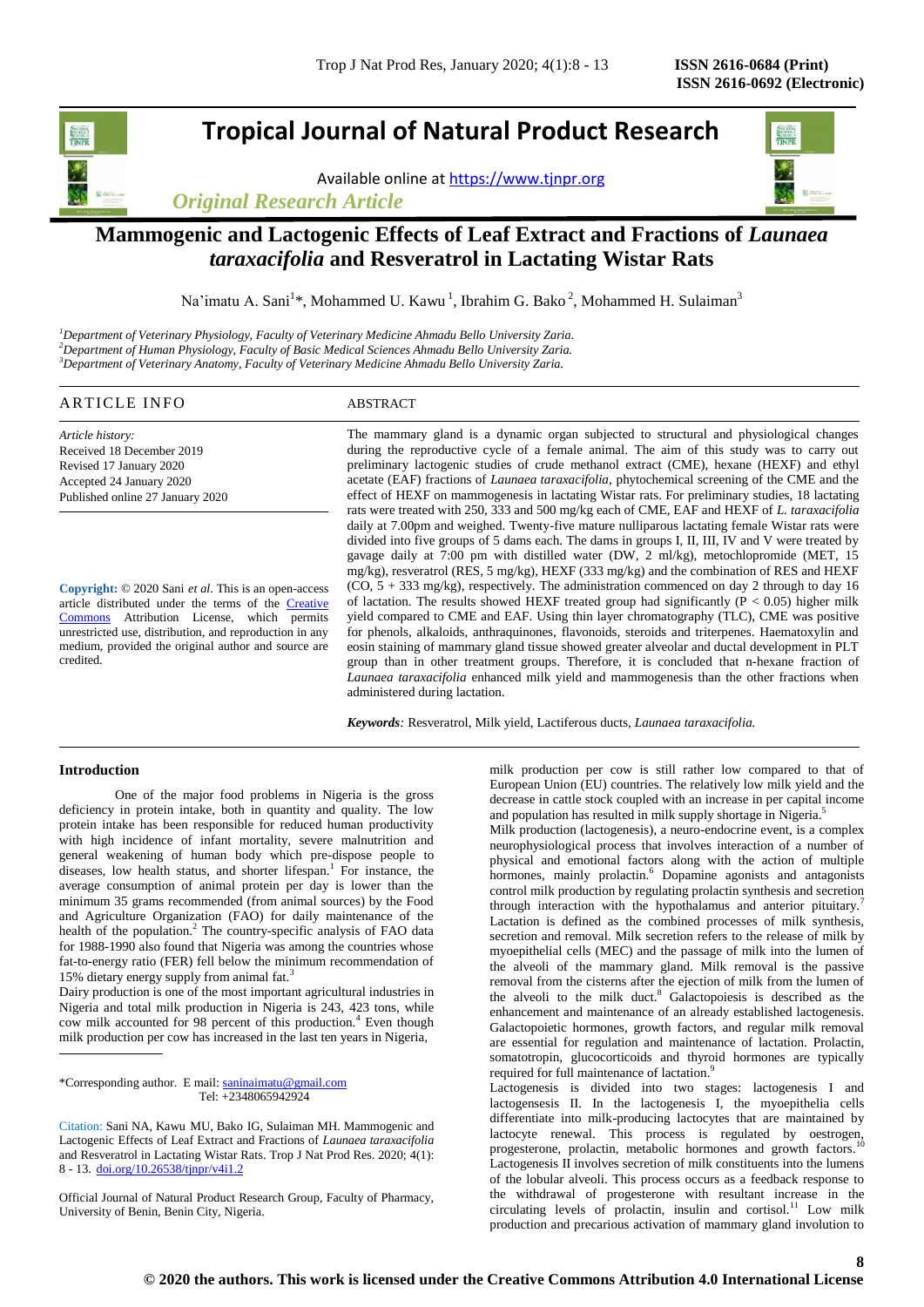the non-lactating state have been reported in defective lactogenesis I and II. This could explain why over 50% of women stop breastfeeding prematurely.<sup>12</sup>

Galactogogues are foods, herbal medicines or pharmaceutical drugs used to induce or enhance milk secretion.<sup>13</sup> While, the term galactopoiesis is used independently to describe the mechanisms that enhance milk production in an animal already in lactation.<sup>1</sup> Galactogogues may be synthetic, plant-derived or endogenous products. They act through exerting an influence on adrenohypothalamo-hypophyseal-gonadal axis by blocking hypothalamic dopaminergic receptors or by inhibiting dopamine producing neurons. Thus, increasing prolactin secretion by antagonizing dopamine receptors.<sup>15</sup> Galactogogue effect of various plants have been studied, and there is evidence that they increase milk synthesis and secretion and that most of them are safe in humans,  $16$  cows<sup>17</sup> and goats.<sup>18</sup>

*Launaea taraxacifolia* is a perennial herb belonging to the family *Asteraceae* (*Compositae*) and found mainly in the tropics. This plant is popularly called African lettuce in English, *Yanrin* in Yoruba and *Namijin dayii* in Hausa languages. The leaves are fed to lactating cattle in Northern Nigeria to increase milk yield, and to sheep and goat when mixed with ration for multiple birth.<sup>19</sup> The advantages of herbal medicines are due to the fact that the constituent chemicals develop as a result of co-evolution between flora and fauna through enzymedriven synthesis leading to the development of optically pure chiral molecules with specific reactions in the mammalian body.<sup> $\bar{\tau}$ </sup> However, majority of these herbal preparations have however not been scientifically, systematically and thoroughly evaluated, but their traditional use suggests some safety and efficacy.<sup>6</sup>

The development of mammary gland structures is referred to as mammogenesis, which begins during early fetal life and proceeds beyond the initiation of lactation.<sup>20</sup> After birth, mammary ducts elongate through cell proliferation. At the onset of puberty, high concentrations of growth hormone, insulin-like growth factor in plasma stimulate mammary duct proliferation to form terminal end buds (TEBs) at the tips of the ducts. Under the influence of estrogen, TEBs actively proliferate to form ductal branches, which fill the mammary fat pad. After this stage, the TEBs regress. During pregnancy, progesterone and prolactin promote lobuloalveolar development to form alveolar buds. At the onset of lactation, mature alveoli capable of producing and secreting milk are formed. Suckling of the nipple by the neonate results in the contraction of the myoepithelial cells around the alveoli, causing the milk to be ejected through the ducts into the nipple.

## **Materials and Methods**

#### *Plant Materials*

#### *Plant collection and identification*

Fresh leaves of *Launaea taraxacifolia* was obtained in Zaria in June, 2017. The leaves, flower and seeds of the plant was sent to the Herbarium, Department of Botany, A.B.U., Zaria, Nigeria, and voucher specimen number 648 was deposited by Mr. Namadi Sunusi. The leaves were dried in open air in the laboratory and the dried sample was kept in polythene bags until required for preparation of the extract.

#### *Plant extraction*

The dried leaves were ground to fine powder using mortar and pestle and 1.19 kg fine powder was obtained. The entire powder was extracted with methanol using cold extraction method. The first phase of the extraction was in the ratio of 1:3, where 300 g of powder was mixed with 900 mL of methanol in a separating funnel and allowed to stand for 48 hours before decanting. In the next phase, the same extracted powder was mixed with methanol in the ratio of 1:1 and left to stand for another 24 hours for complete extraction to take place before decanting. This procedure was done for all the powder. The whole extract was then pooled together and concentrated using a rotary evaporator. The crude methanol extract yielded 142.9 g after concentration.

#### *Solvent partitioning of extract*

For fractionation, ¾ of crude methanol extract was dissolved in distilled water (ratio of 1:10 w/v) to form an aqueous methanol extract (AME) and serially partitioned with n-hexane and ethyl acetate as solvents starting with the highly non polar solvent, using a separating funnel. Each partition process was repeated twice using equal volume of each solvent, and similar fractions were pooled together and concentrated at low temperature using rotary evaporator.

#### *Determination of median lethal dose of the extract: limit test at 5000 mg/kg*

The median lethal dose  $(LD_{50})$  was determined according to Organization for Economic Corporation and Development (OECD) guideline. $^{21}$  Limit dose of 5,000 mg/kg was evaluated. Five healthy nulliparous adult female rats weighing between 120 and 150 g and aged 8-12 weeks were used. One rat was administered with 5,000 mg/kg by gavage and observed for a period of 48 hours. The rat survived after the period of observation, and 4 additional rats were dosed sequentially. Each rat was then observed for 14 days for signs of toxicity or death.

#### *Phytochemical screening*

Thin layer chromatographic plate (Merck, Germany) was used to develop chromatograms for the identification of phytoconstituents in the fraction. The plates were developed in hexane:ethyl acetate in a ratio of 9:1 and sprayed with ferric chloride (phenols), aluminium chloride (flavonoids), dragendoff (alkaloids), Liebermann-Burchard (steroids and triterpines) and Bontragers (anthraquinones) reagents. The chromatograms were visualized under day light, ultraviolet light and then heated at  $100^{\circ}$ C

#### *Ethical Clearance*

Ethical approval for the study was obtained from the Ahmadu Bello University Committee on Animal Use and Care (ABUCAUC) and approval number ABUCAUC/2018/053 was obtained.

#### *Determination of most Efficacious Extract/Fraction*

Twenty-five adult Wistar rats (nulliparous female  $n = 20$ ; male  $n = 5$ ) were used for this study. The rats were randomly divided into five groups of 5 rats each (4 females + 1 male) for natural breeding to occur. After the establishment of pregnancy, the pregnant rats were separated from the male rats and put in individual cages till time of parturition. After parturition, the dams were separated into three groups of 6 dams each. Each group was further subdivided into 3 with 2 dams each, and administered 250, 333 and 500 mg/kg of the extract or fractions respectively. Each dam was left with 5 pups for the period of the experiment.

The efficacy of crude methanol extract of *L. taraxacifolia* and its fractions on lactation were tested separately to determine the best extract or fraction to be used for the main experiment. The dams were dosed orally for 10 days starting from day 2 of lactation to day 12. The dosing was carried out daily at 7.00 pm. The efficacy of these trials on milk yield was carried out as described in section 2.7 below.

#### *Experimental grouping for mammogenic studies*

Few days prior to parturition, separate cages were provided for each dam and her pups. The rats were then reshuffled into 5 groups of 5 dams each after parturition. Each of the groups containing 5 dams and 5 pups per dam were put in one cage. Cai *et al*. <sup>22</sup> method was used with little modification.<sup>22</sup> Briefly, twenty-five mature nulliparous lactating female Wistar rats were divided into five groups of 5 dams each. The dams in groups I, II, III, IV and V were treated by gavage daily at 7:00 pm with distilled water (DW, 2 ml/kg), metochlopromide (MET, 15 mg/kg), resveratrol (RES, 5 mg/kg), hexane fraction of the *Launaea taxacifolia* (HEXF, 333 mg/kg) and the combination of RES and HEXF (CO,  $5 + 333$  mg/kg), respectively. The treatment was done daily at 7.00 pm for 14 days, starting from day 2 to 16 of lactation. Milk yield and weight gain of pups were recorded daily (18 hours after gavage), using an electronic balance accurate to  $0.01g^{23}$  Treatment was done via oral route.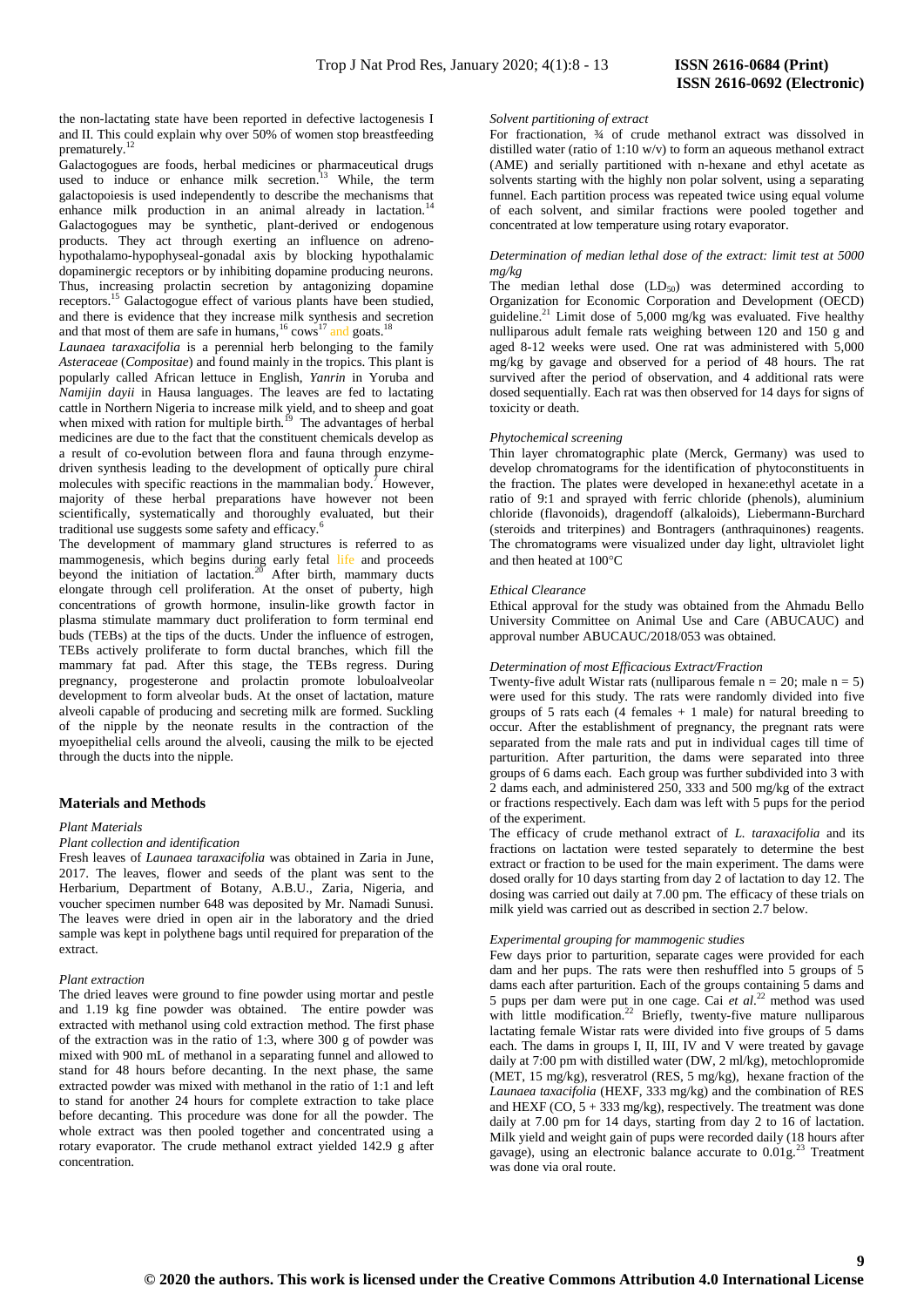#### *Management of pups*

The pups were individually weighed three times daily, using an electronic balance accurate to  $0.01$  g.<sup>23</sup> At 8.00 am, the first weight  $(W<sub>1</sub>)$  was taken and the pups were subsequently isolated from the dams for four hours. By 12.00 noon, they were weighed again  $(W_2)$ and then taken back to their dams to suckle for another 1 hour. Finally, at 1.00 pm, they were weighed again  $(W_3)$  and then allowed to stay with their respective dams for the rest of the day.

#### *Determination of Milk Yield*

Milk yield 18 hours after the gavage was estimated as  $W_3-W_2$ .

## *Histology of Mammary Gland*

At the end of 14-day experiment, 3 dams were sacrificed from each group and sections of the mammary gland tissue of each dam were taken for histology and mammary cell count. After euthanasia which was achieved by using ketamine at a dosage 3x its anaesthetic dose followed by cervical dislocation, the dam was placed on dorsal recumbency and a midline incision was made on the ventral aspect starting from the base of the neck down to the umbilicus. The ventral skin was flapped side ways to expose the area of the mammary gland. Individual glands were nipped from behind using a digital pressure to make the gland prominent from the inside. With the aid of an assistant, a small incision was made near the gland which then popped out and was cut out. This was immediately fixed in Bouin's fluid for 48 h and then dehydrated through a graded series of ethanol and embedded in paraffin. Paraffin sections of the mammary glands were sliced in cross sectional sections at 5 mm thicknesses and mounted onto coated slides. Before staining, sections were dewaxed in xylene and rehydrated through a decreasing series of ethanol. Then, sections were stained with hematoxylin and eosin according to standard procedures. Tissue preparations were observed and microphotographed under a light microscope. $24$ 

## *Statistical Analysis*

Data obtained was expressed as mean  $\pm$  standard error of the mean (±SEM). One-way Analysis of variance (ANOVA) was used, followed by Tukey post-hoc test for multiple comparisons of groups. The statistical package, Graph Pad Prism version 5.1 was used for analysis. Values of P< 0.05 was considered significant.

## **Results and Discussion**

There were no signs of toxicity and mortality throughout the two-day observation period for the limit dose of 5,000 mg/kg administered to the rats. The absence of any sign of toxicity at this dose implies that the extract is acutely safe. This observation supports wide range of doses of infusion of leaf of *L. taraxacifolia* used by lactating women. Our finding agrees with earlier reports that any chemical substance devoid of acute signs at 5000 mg/kg in a test population can be regarded as acutely safe and can be used as therapeutic agent.<sup>25,26</sup> Therefore, n-hexane extract of *L. taraxacifolia* is unlikely to be associated with acute hazardous effects in normal usage.

The specific TLC chromatogram was positive for all sprays. With ferric chloride, blue-black coloration was seen under daylight which indicates the presence of phenolic compounds. Aluminum chloride spray gave yellow coloration under ultraviolet light indicating the presence of flavonoids. Following dragendoff spray, orange spots were seen indicating alkaloids. Also, Liebermann-Burchard spray revealed seven spots under day light. Four of the spots turned green while the remaining three turned purple indicating the presence of steroids and triterpenes. Lastly bontragers spray showed pink coloration on the TLC plate which indicates the presence of anthraquinones.

The results of milk yield in the preliminary study shows that hexane fraction of *Launaea taraxacifolia* (HEXF) had significantly higher (P  $< 0.05$ ) milk yield on days 2, 4 and 9 of administration (Figure 1). Furthermore, HEXF had higher milk yield on days 3, 7, 8 and 10 though not statistically significant ( $P > 0.05$ ). Crude methanol extract (CME) of the plant however gave significantly ( $P < 0.05$ ) higher milk

yield on day 1 of treatment. The milk yield of CME was also higher than that of HEXF on day 6 but with no statistical significance ( $P >$ 0.05). HEXF yielded significantly higher  $(P < 0.05)$  total mean cumulative milk yield when compared to the ethyl acetate fraction (Figure 2).

The effect of treatment with n-hexane fraction of HEXF, resveratrol and their combination in the mammogenic studies on mean daily milk yield is shown in figure 3. Rats in the combination (HEXF and resveratrol; CO) and HEXF groups had higher milk yield than Distilled water (DW), metochlopramide (MET) and resveratrol (RES) groups, though not statistically significant ( $P > 0.05$ ). Furthermore, milk yield of dams in the CO, HEXF and RES groups peaked at day 11 of treatment before gradual decline and then maintained steady levels; while, dams in the MET and DW groups peaked on day 10. However, all the groups showed decreased milk production on day 5 with RES and DW groups having lowest values. Nonetheless, the CO and HEXF still exhibited significantly higher  $(P < 0.05)$  milk production despite the general decline in milk production after day 11. There was proliferation of myoepithelial cells, and ducts branching into ductile in all the groups. However, HEXF group had more alveolar bud development and highest number of active secretory cells indicated by increased basophilic stained alveolar cells and interlobular ducts (Figure 4 A). Mammary gland of DW group showed fibroblast and dense connective tissue (Figure 4 E).

Although the estimation of milk yield in rats is somewhat difficult compared to large animals, weight of pups has been reliably used to estimate milk yield from dams.<sup>27</sup> The n-hexane fraction of *Launaea taraxacifolia* (HEXF) significantly increased milk yield on days 4 and 9 of the treatment (figure1). It also had highest milk yield on days 3, 7, 8 and 10 when compared to other treatment groups though not statistically significant ( $P > 0.05$ ). Crude methanol extract of the plant (CME) yielded significantly higher milk on day 1 of treatment. On the over all, HEXF had significantly highest milk yield (figure 2). HEXF thus improved secretory activity of mammary gland and increased milk yield of the rats. In another study, enhanced milk production in lactating rats was attributed to the possible stimulatory effect of *Musa paradisiaca* extract on cell proliferation of the mammary gland.<sup>21</sup> Plants with galactopoietic activities have been reported to affect mammary gland secretory cell proliferation and cellular activity with resultant increased milk production.<sup>29,30</sup> Cai et al.<sup>22</sup> observed significant relationship between lobolaralveoli development and increased milk production in Sprague Dawley rats treated with hydrolysate from *Octupus vulgaris* and *Carica papaya*. On the other hand, significant architectural development of mammary glands was reported to commence at birth and reaches peak during puberty and pregnancy.<sup>31</sup> Since lactation is an energy demanding period,<sup>32</sup> these components might have played significant roles in elevating the milk yield of the experimental rats. Although the mechanism of action by which herbal galactogogues increase milk secretion is not known, antagonism of dopamine receptors has been identified as putative mechanism of herbal galactogogue.<sup>33</sup> The HEXF may have acted centrally to increase the antagonism of dopamine receptors and locally to cause myoepithelial contraction.

The myoepithelial cell proliferation, lobulo-alveolar bud development and basophilic secretion seen in the histological section of mammary gland of HEXF group showed that the plant has the potential to augment secretory differentiation and secretory activation of lactating mammary gland. Lactation-promoting medicinal plants demonstrated stimulatory effect on lobulo-alveolar development of lactating mammary gland.<sup>22,27</sup> Although Truchet and Honvo-Houéto <sup>31</sup>opined that complete mammogenesis (secretory differentiation) occurs during pregnancy and become fully functional at parturition, our findings showed that secretory differentiation may be augmented during lactation. Nevile *et al*. <sup>10</sup> observed that secretory differentiation is regulated by lactogenic hormones (eg, prl, oestrogen and progesterone) alongside with metabolic hormones and growth factors. Secretory differentiation is the differentiation of mammary gland epithelial cells into milk-producing lactocytes that are organized into lobulo-alveolar units and maintained by lactocyte renewal.<sup>34</sup> Secretory activation on the other hands takes place at parturition and involves initiation of secretion of milk constituents into the lumens of alveoli. It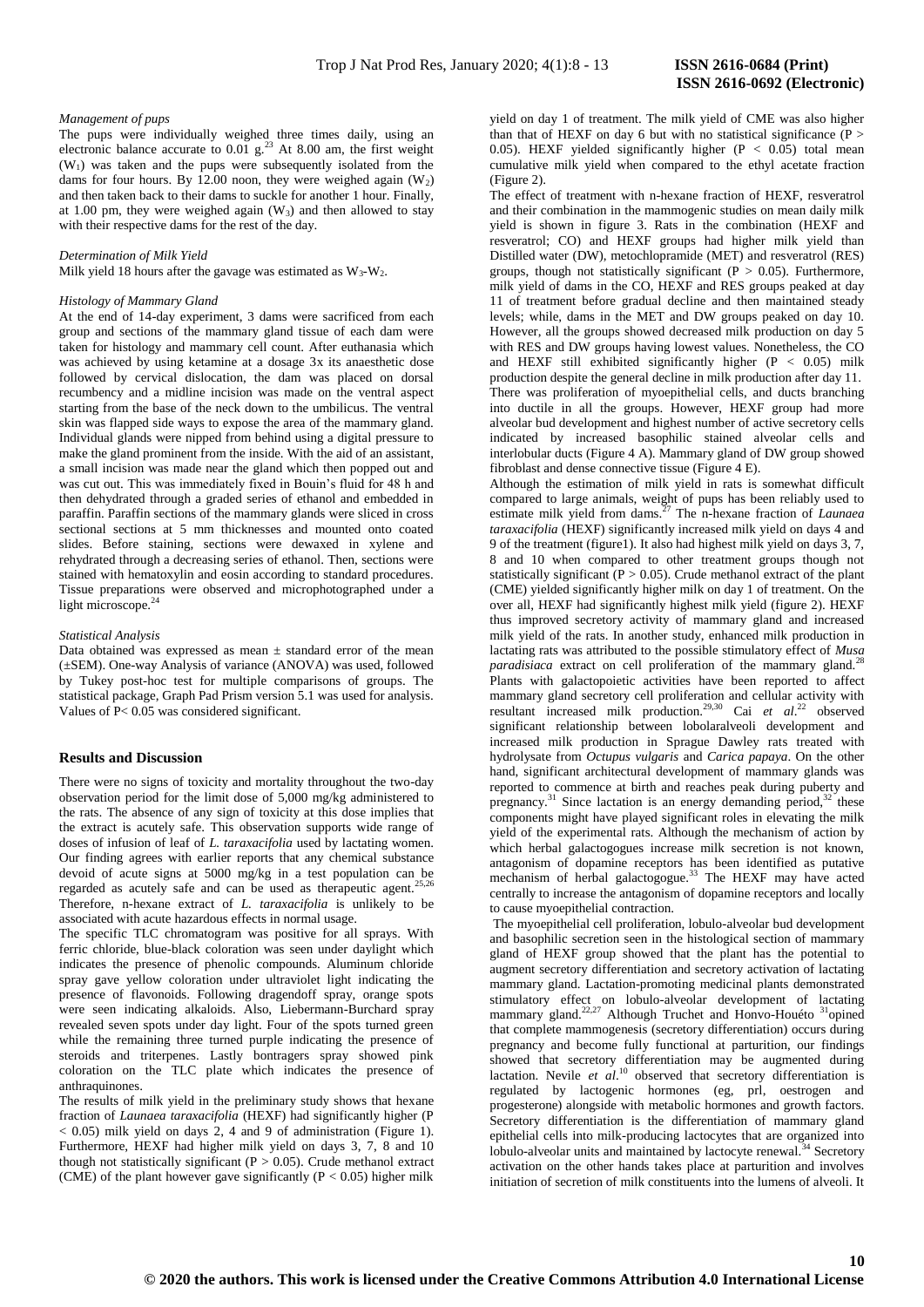**11**

is triggered by the withdrawal of progesterone and surge in the circulating levels of Prl and cortisol.<sup>11</sup> Furthermore, the HEXF was the most potent lactogenic fraction among crude methanol and ethyl acetate fraction of the same plant. Lactogenic/galactopoietic effects of the HEXF observed in this study could be attributed to steroids and triterpenes detected in this fraction.<sup>35</sup> TLC derivatization chromatogram was positive for only these phytochemicals. The steroid, shatavarin isolated from *Asparagus racemosus* enhanced lactogenesis by potentiating oestrogen and prolactin secretion.<sup>3</sup>

#### **Conclusion**

The crude methanol extract of *Launaea taraxacifolia* revealed the presence of phenolic compounds, flavonoids, alkaloids, steroids, triterpines and anthraquinones. This study showed that the hexane fraction of the methanol leaf extract of *L. taraxacifolia* gave the highest milk yield than the methanol extract and ethyl acetate fraction. It also had the potential to enhance mammogenesis (secretory differentiation) and lactogenesis (secretory activation); thus justifying its use locally by breast feeding women in Nigeria to enhance milk production.



**Figure 1:** Effect of treatment with the crude methanol extract and fractions of *Launaea taraxacifolia* on mean daily milk yield. Superscript "a" means statistical significance ( $P < 0.05$ ). CME = crude methanol extract; EAF = ethyl acetate fraction; HEXF = nhexane fraction.



**Figure 2:** Effect of treatment with the crude methanol and fractions of *Launaea taraxacifolia* on average cumulative milk yield. Different superscript means statistical significance ( $P < 0.05$ ). CME = crude methanol extract; EAF = ethyl acetate fraction; HEXF = nhexane fraction.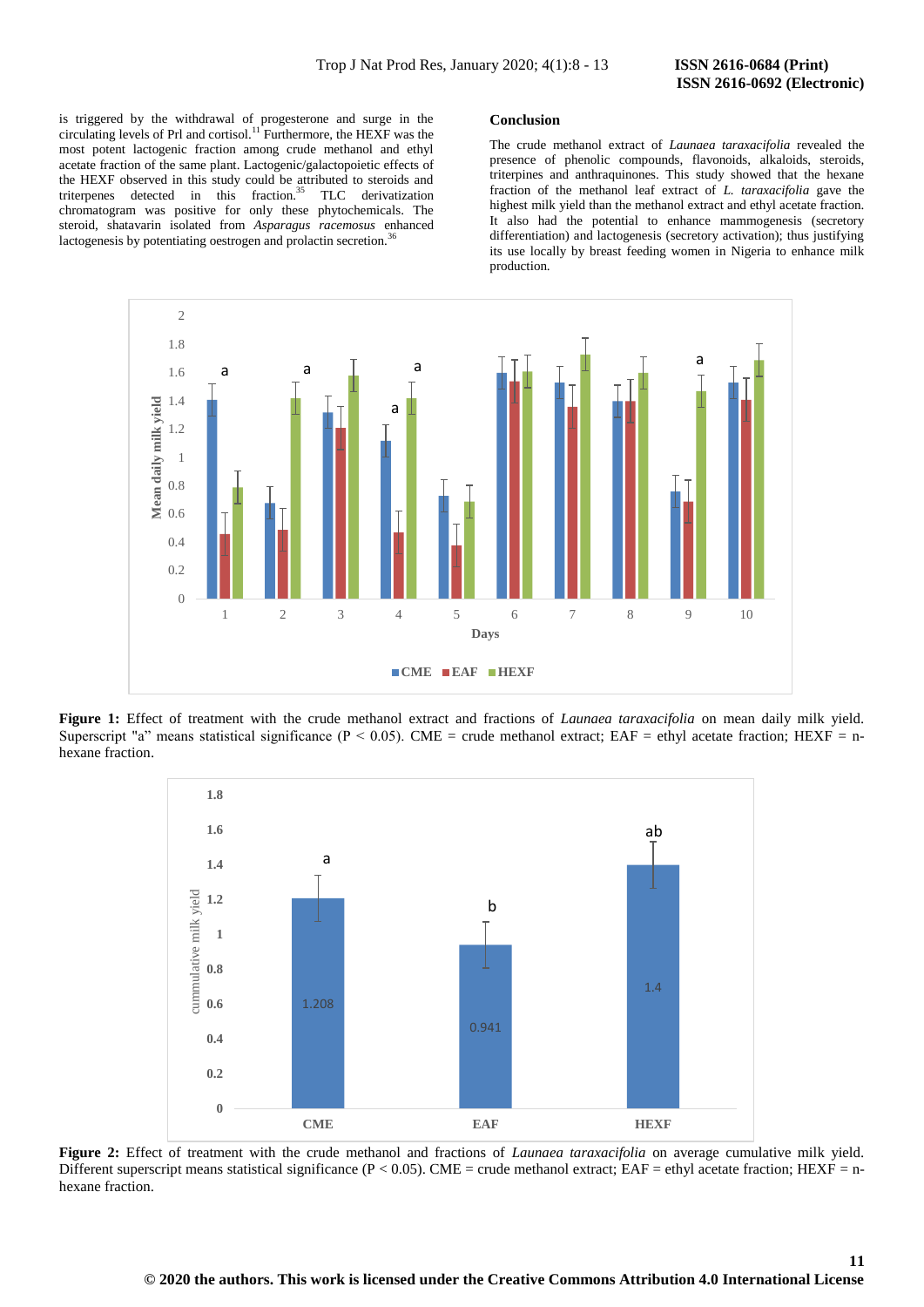

**Figure 3:** Mean daily milk yield of rats treated with n-hexane fraction of the leaf extract of *Launaea taraxacifolia*, resveratrol and their combination. DW: distilled water, MET: metoclopramide, RES: resveratrol, PLT: *Launaea taraxacifolia* and CO: combination of resveratrol and *L. taraxacifolia.* Points with different alphabets indicate significance (P < 0.05) between groups, while points with asterisks indicate significance (P<0.05) within groups when compared to day 1.



**Figure 4:** H and E staining of mammary gland and mophometry. Note the high number of secretory cells with basophimic staining (arrow with **A**), filled interlobular alveolar duct (arrow with **B**) and dense adipose tissue (arrow with **C**). A = HEXF group, B = RES group,  $C = CO$  group,  $D = MET$  group and  $E$  DW group.

**© 2020 the authors. This work is licensed under the Creative Commons Attribution 4.0 International License**